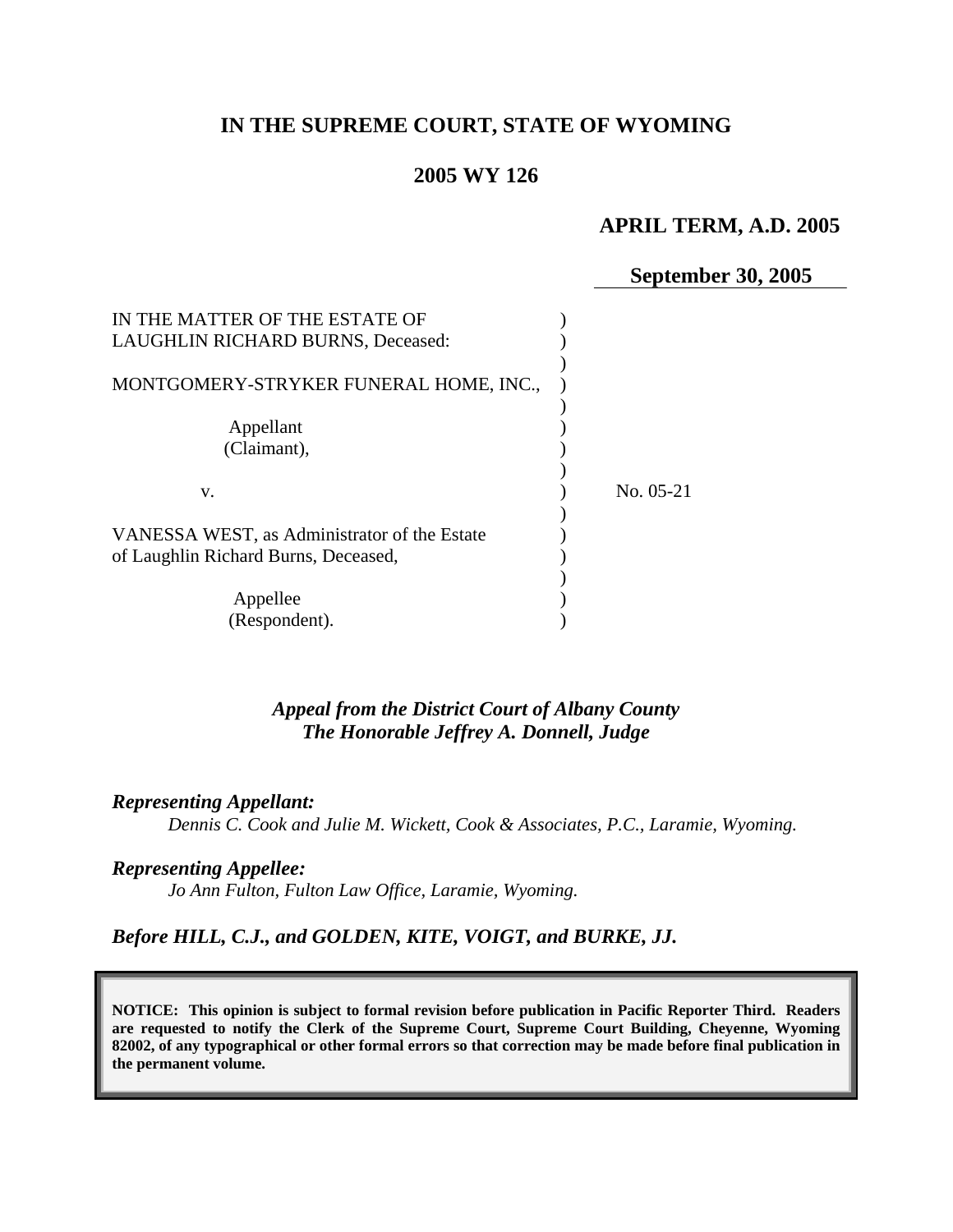## **BURKE, Justice.**

[¶1] Montgomery-Stryker Funeral Home, Inc. (Montgomery-Stryker), challenges the Order Approving Final Report and Accounting and Decree of Distribution entered by the probate court. Finding that the order was entered prematurely, we vacate the order and remand this case for further proceedings consistent with this opinion.

### *ISSUES*

[¶2] Montgomery-Stryker presents the following issues:

- I. Whether Appellee violated her fiduciary duty as personal representative by filing a Final Report, Accounting and Petition for Distribution that was both defective and premature?
- II. Whether the District Court erred when it entered its December 16, 2004, Order Approving Final Report and Accounting and Decree of Distribution in this case?

We find Montgomery-Stryker's second issue dispostive and limit our discussion to resolution of this issue.

## *FACTS*

[¶3] Laughlin Richard Burns died intestate on February 19, 2003, in Laramie, Wyoming. Decedent's daughter, Vanessa West, entered into a contract with Montgomery-Stryker to provide funeral and burial services for Mr. Burns. On May 14, 2004, Ms. West was appointed personal representative of the estate. A notice of probate was published which required the filing of creditor's claims by August 19, 2004. On August 11, 2004, Montgomery-Stryker filed a creditor's claim seeking \$4,627.11, consisting of \$3,439.97 for services rendered plus interest and \$1,187.14 for attorney's fees and costs.

[¶4] According to Montgomery-Stryker, on August 23, 2004, it received a document purporting to partially allow its claim for \$3,439.97 and rejecting the balance of the claim.<sup>[1](#page-1-0)</sup> Believing its claim had been rejected, Montgomery-Stryker initiated an action in

<span id="page-1-0"></span> $\overline{a}$ <sup>1</sup> Although the document was signed by the personal representative and acknowledged before a notary public, the personal representative did not file the document and did not send it to Montgomery-Stryker by certified mail as required by statute:

 <sup>§ 2-7-712.</sup> *Allowance and Rejection of Claims*.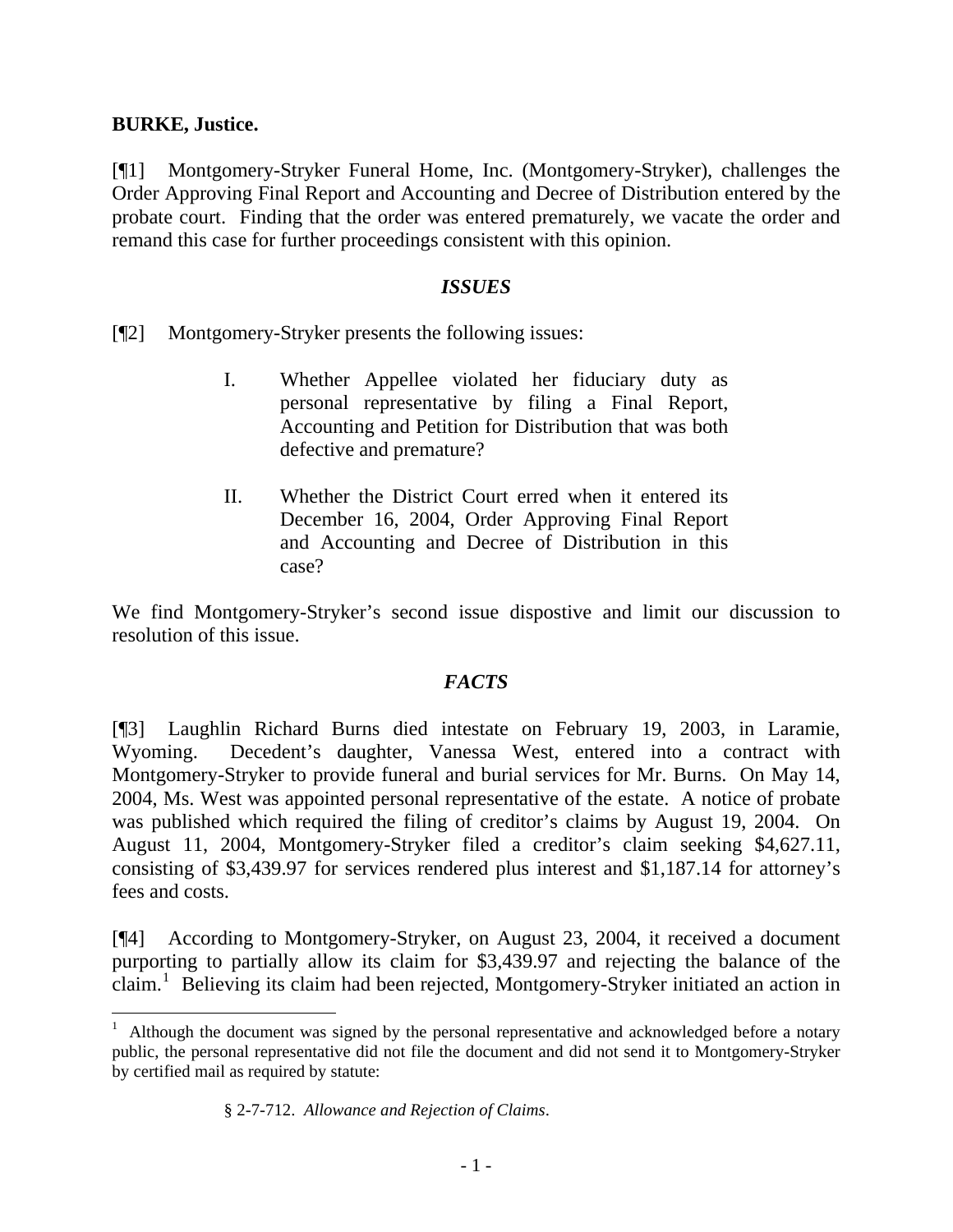circuit court seeking judgment for the full amount of its claim.<sup>[2](#page-2-0)</sup> On October 1, 2004, the personal representative filed a motion to dismiss for lack of subject matter jurisdiction in the circuit court action alleging that Montgomery-Stryker was precluded from filing suit because its claim had not been rejected in accordance with Wyo. Stat. Ann. § 2-7-717.<sup>[3](#page-2-1)</sup> That same day, the personal representative filed an Administrator's Allowance of Claim in the probate court allowing Montgomery-Stryker's original claim in its entirety.

[¶5] Two days after the circuit court denied the motion to dismiss, the personal representative took steps to close the estate. A Final Report, Accounting and Petition for Distribution (Final Report) was filed on December 15, 2004. A Notice of Final Settlement of Estate was also filed which established January 15, 2005, as the last date to file objections to the final report.<sup>[4](#page-2-2)</sup> The probate court entered its Order Approving Final

 (b) If the claim is filed with the clerk before the expiration of the time limited for the filing of claims, the same is filed in time though acted upon by the personal representative after the expiration of such time.

. . .

 $\overline{a}$ 

(d) When a claim has been filed with the clerk and is rejected in whole or in part, the personal representative shall immediately upon rejection notify the claimant by **certified mail**.

Wyo. Stat. Ann. § 2-7-712 (LexisNexis 2003) (emphasis added).

<span id="page-2-0"></span><sup>2</sup> Wyo. Stat. Ann. § 2-7-718 (LexisNexis 2003) states, "[w]hen a claim is rejected and notice given as required, the holder shall bring suit in the proper court against the personal representative within thirty (30) days after the date of mailing the notice, otherwise the claim is forever barred."

<span id="page-2-1"></span><sup>3</sup> Wyo. Stat. Ann. § 2-7-717 (LexisNexis 2003) provides that "[n]o holder of any claim against an estate shall maintain any action thereon unless the claim is first rejected in whole or in part by the personal representative and the rejection [is] **filed** with the clerk . . ." (emphasis added).

<span id="page-2-2"></span> $4$  Wyo. Stat. Ann. § 2-7-204 (a) (LexisNexis 2003) provides:

When an estate is in condition for final settlement, but not less than three (3) months after the date of the first publication of the notice of opening the probate, the personal representative shall give notice that he has filed in the office of the clerk of court a final account and petition for distribution, where anyone interested may examine and file objections thereto in writing at any time within ten (10) days after the day

<sup>(</sup>a) When a claim, accompanied by the affidavit required in W.S. 2-7-704, has been filed with the clerk, the personal representative shall allow or reject it and his allowance or rejection shall be in writing and **filed with the clerk** within thirty (30) days after the expiration of the time for filing claims.